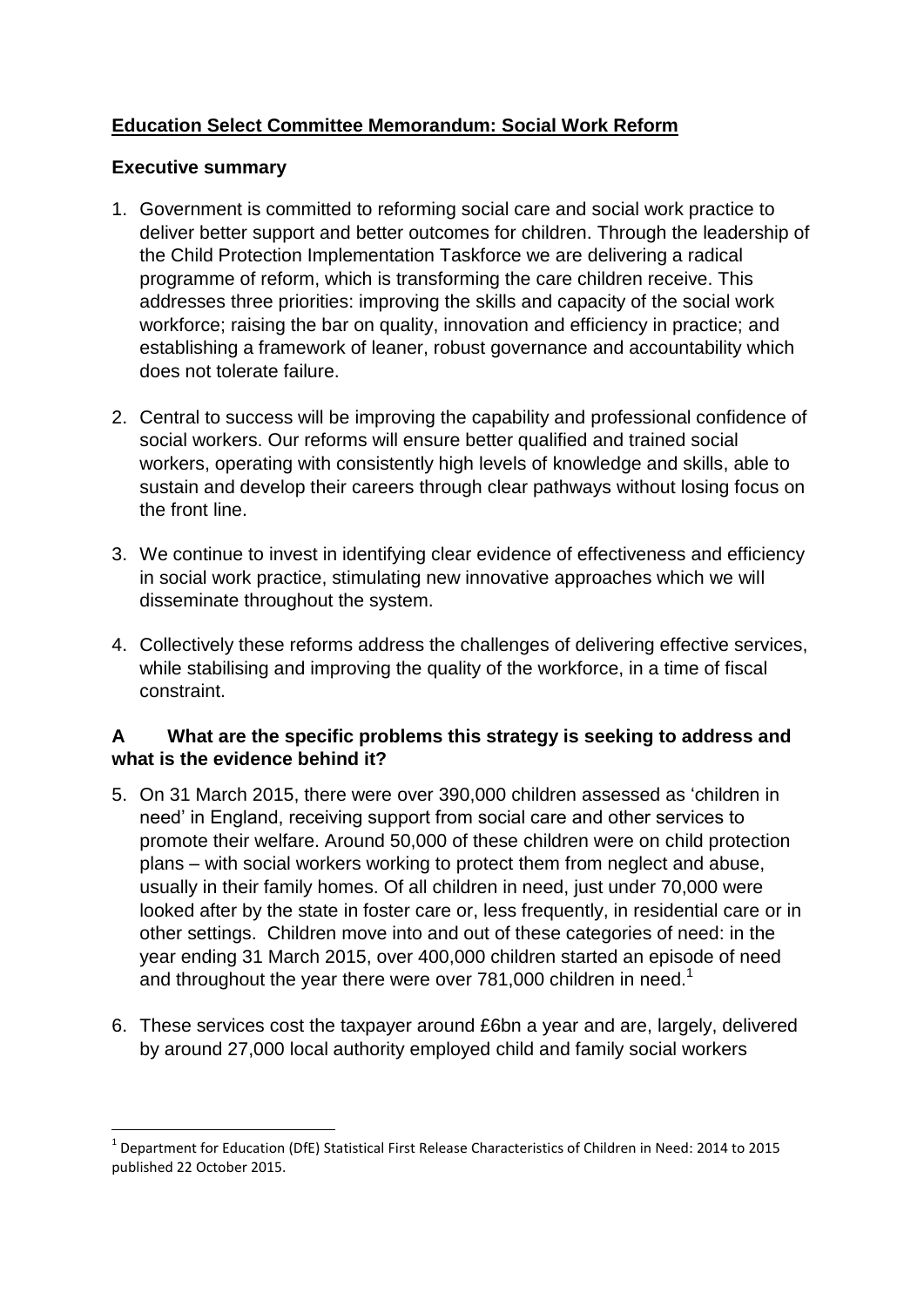working in statutory settings in England. $<sup>2</sup>$  They work within a complex system of</sup> support, alongside others including family support workers, those working in residential settings and foster carers.

- 7. The services these children receive are sometimes excellent, but too often the system does not identify needs early, or effectively, enough and does not always intervene decisively to the benefit of the children involved. There are sizeable variations in quality across the country, and currently no clear correlation between spend and outcomes. Threats like child sexual exploitation or radicalisation pose challenges to the system which are being met with, at best, mixed success. Ofsted inspection of local authority children's services, under its new inspection framework, has yet to judge any local authority's services as outstanding with 23% of local authorities judged to be 'good', 52% as 'requires improvement' and 25% as 'inadequate'.<sup>3</sup>
- 8. Reasons for this performance profile are complex: variability in leadership; accountability and governance structures which work better in some areas than others; and a weakness in the overall system's ability to learn effectively from good practice and from mistakes all play a part. Serious case reviews set out common errors in practice, but too often do not get to the root cause of mistakes and support improved practice.<sup>4</sup>
- 9. Improving the capability and professional confidence of social workers is arguably the most important issue to be tackled if we are to see better social care systems across the country. Better social work leadership will, of course, have a key part to play in that.
- 10.Evidence on the quality of social work, and the way professionals are trained and supported, suggests some strengths but identifies too some significant weaknesses:
	- Recent reviews have found that too often social workers are poorly trained and not ready for frontline practice when they leave social work education. Sir Martin Narey (2014) found significant deficiencies in the training of child and family social workers. Some universities had high standards but others appeared to prepare students inadequately. The 2014 Croisdale-Appleby review echoed Narey's findings, identifying the need for better university-

 2 DfE Statistical First Release Schools, Education and children's services spending: 2014-15 published 10 December 2015; DfE Statistical First Release Children's Social Work Workforce, figures as of September 2014, published May 2015.

<sup>&</sup>lt;sup>3</sup> Internal analysis of published Ofsted LA reports, reports available at [http://reports.ofsted.gov.uk](http://reports.ofsted.gov.uk/) 69 LAs had been inspected at the beginning of November 2015.

 $4$  For further information on serious case reviews - see eg the reports of the national panel of independent experts on Serious Case Reviews, available at [https://www.gov.uk/government/groups/serious-case-review](https://www.gov.uk/government/groups/serious-case-review-panel)[panel.](https://www.gov.uk/government/groups/serious-case-review-panel)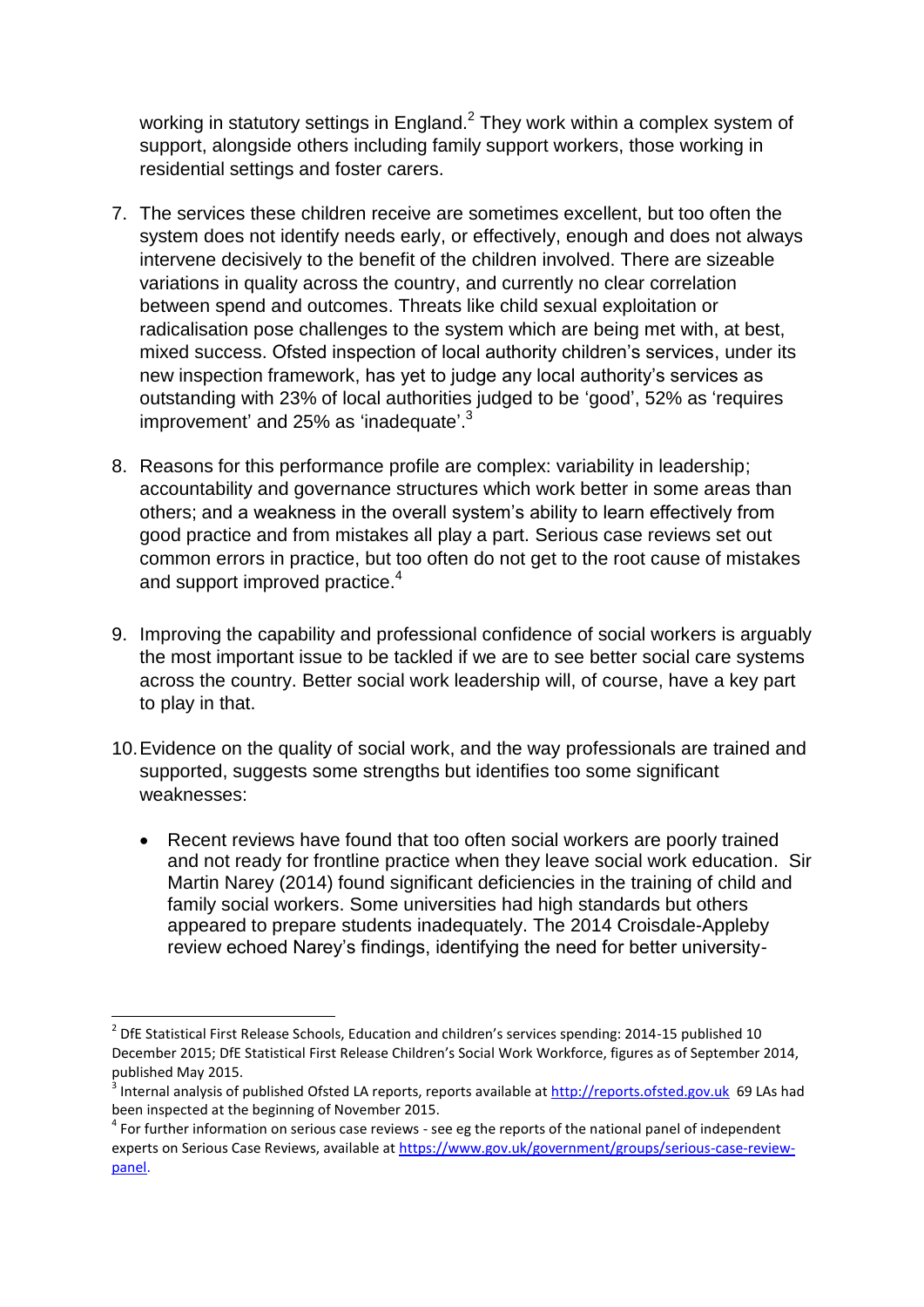employer partnerships and better quality statutory placements available to all social work students;<sup>5</sup>

- While there is excellent social work practice around the country, Professor Eileen Munro (2011) found that social workers were often too focused on complying with rules and regulations at the expense of spending time helping children and families. This means that sometimes social workers operate in a spirit of defensive, process-oriented compliance in which the child's interests are lost and decisive action is lacking. She also recognised that a targetdriven culture had limited social workers' scope to exercise their professional judgment and risked reducing scope for innovation;<sup>6</sup>
- There can be a lack of confident, forceful, innovative practice leadership at local levels. Ofsted judgments in the current inspection framework on the quality of leadership, management and governance in children's social care show that less than 30% of those local authorities inspected are rated 'good' or 'outstanding' and over 70% are 'inadequate' or 'require improvement';<sup>7</sup> and
- The workforce itself operates in pressured circumstances with sometimes low morale, vacancy and turnover rates that are higher than local government averages and a reliance on temporary staff.
- 11.There is, though, a great deal of positive practice within the sector, driven by a core of authorities who have performed strongly over time under a range of different inspection frameworks, and others who have demonstrated a rapid trajectory of improvement in recent years. We can point to examples of authorities with a strong focus on workforce quality and development, to others who are exploring cross-authority/regional approaches to improving services, and recently (stimulated in part by the Government's Innovation Programme) a growing appetite to explore a new range of delivery structures. Much of the Government's social work strategy aims to deepen our understanding of such approaches and help them spread more widely across the sector.

# **B What is the Government's overall strategy for the reform of children's social work?**

- 12.On 24 June 2015 the Prime Minister announced the establishment of the Child Protection Implementation Taskforce, which is overseeing a sizeable programme of improvement to the children's social care system.
- 13.Our approach rests on three central aims:

**.** 

• Improving the skills and capacity of the social work workforce at all levels;

<sup>&</sup>lt;sup>5</sup> Narey (2014) Making the education of social workers consistently effective; Croisdale-Appleby (2014) Revisioning Social Work Education.

 $6$  Munro (2011) The Munro Review of Child Protection: Final Report A child-centred system

<sup>&</sup>lt;sup>7</sup> Internal analysis of published Ofsted LA reports, reports available at [http://reports.ofsted.gov.uk](http://reports.ofsted.gov.uk/)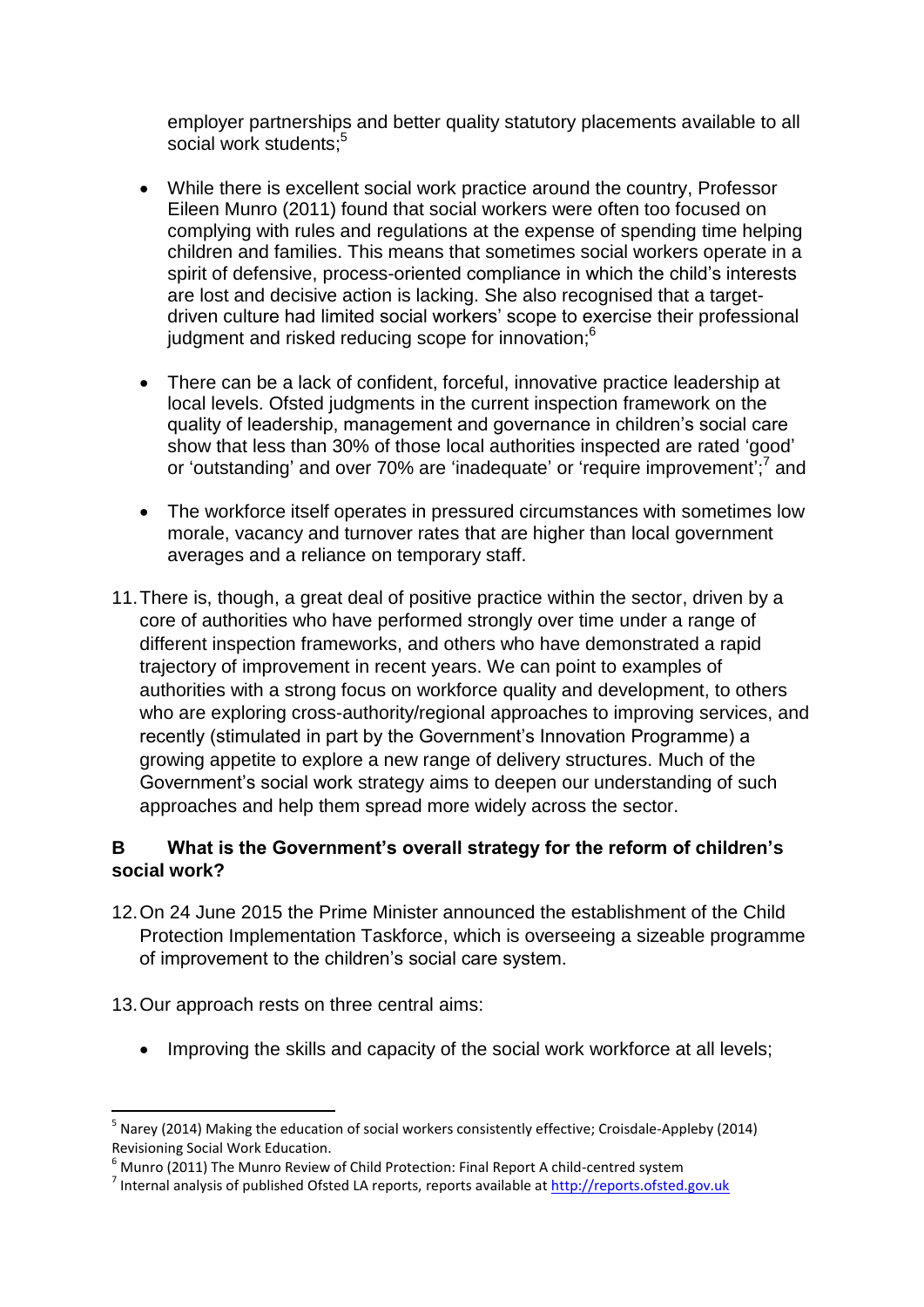- Creating working environments for them in which quality, innovation and efficiency are key to developing the very best work with children and families; and
- Streamlining governance and accountability, so that both are leaner and more robust, better able to identify problems and put them right.

#### **Improving the skills and capacity of the workforce**

14.We are committed to building a stronger social work profession, with clear professional standards and the knowledge and skills to protect children and promote their welfare. The appointment of the first Chief Social Worker for Children and Families, Isabelle Trowler, in 2013 was a key step in both bringing social work expertise into the centre of Government and in challenging the profession to improve. Our focus is on those 27,000 child and family social workers in local authority statutory services, supporting the most vulnerable children and families.

#### *A practice-focused, career pathway based on the highest levels of skill and knowledge.*

- 15.We need a consistently excellent children's social work profession, confident in its expertise and achievements, and clear about the knowledge and skills required to do the job well. Social workers deserve to expect clear career pathways, allowing the very best social workers to move up to senior leadership roles, while retaining their focus on front-line practice.
- 16.Following the publication of Sir Martin Narey's review of the education of child and family social workers in February 2014 and advice from Isabelle Trowler, the Chief Social Worker for England (Children and Families), in October 2014 the Secretary of State for Education announced three levels of social work practice:
	- Approved Child and Family Practitioner: setting a stretching new standard for all those employed in the most demanding front-line social work roles;
	- Practice Supervisor: ensuring that front-line workers are managed and supervised by those with the knowledge and skills needed to shape that practice excellence; and
	- Practice Leader: a senior leadership position focused on front-line practice in a local area, accountable for the quality of that practice and complementing the corporate leadership role of the Director of Children's Services.
- 17.We have subsequently published statements of the knowledge and skills that social workers at each level should possess.<sup>8</sup> These are practice-based, positive,

**<sup>.</sup>** <sup>8</sup> See<https://www.gov.uk/government/consultations/knowledge-and-skills-for-child-and-family-social-work> an[d https://www.gov.uk/government/consultations/social-work-knowledge-and-skills-for-supervisors-and](https://www.gov.uk/government/consultations/social-work-knowledge-and-skills-for-supervisors-and-leaders)[leaders.](https://www.gov.uk/government/consultations/social-work-knowledge-and-skills-for-supervisors-and-leaders)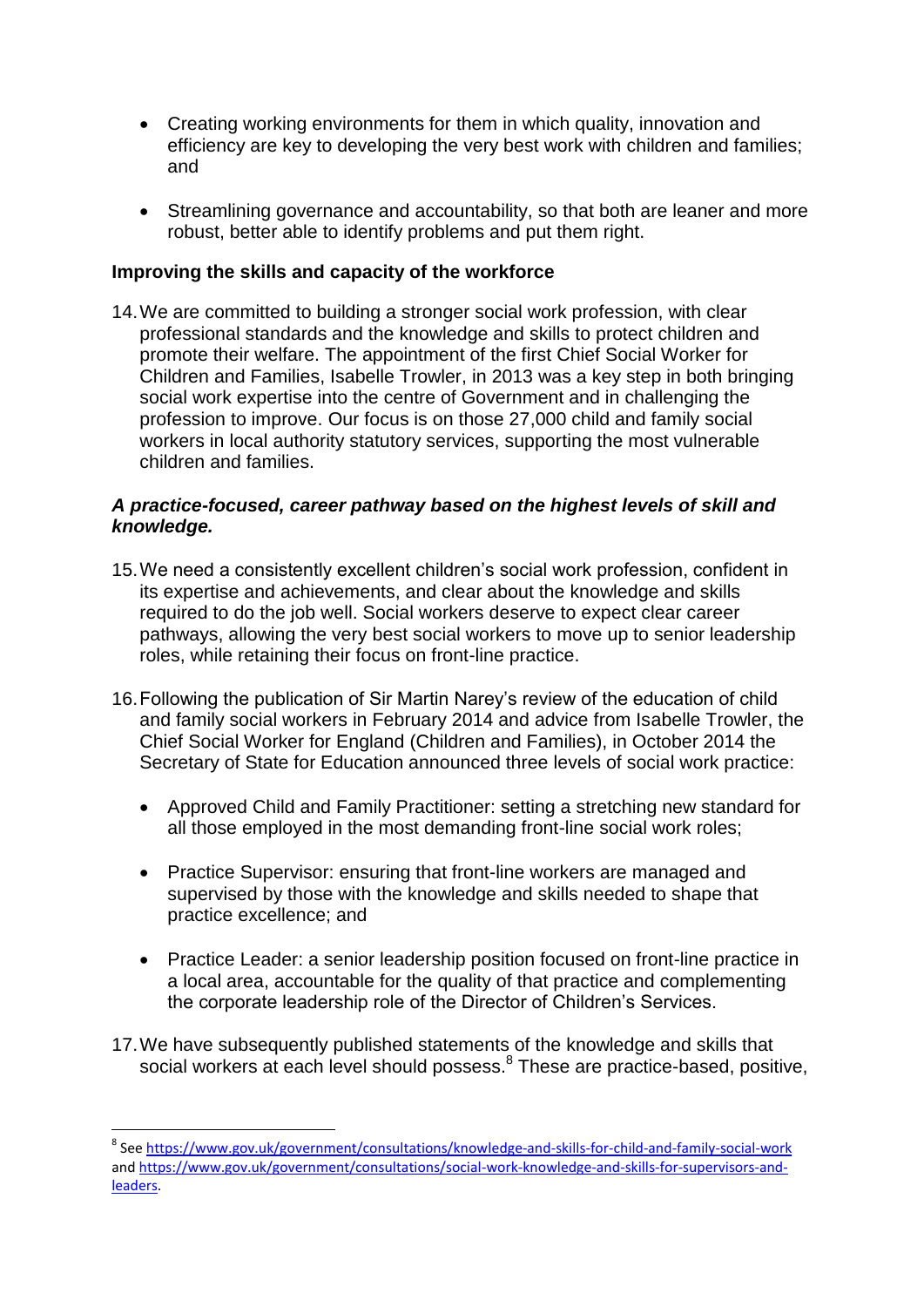ambitious and aspirational, characteristics which were received positively by respondents to our consultations on them.<sup>9</sup>

### *Support for high quality training and development*

- 18.We are overhauling social work training and education, raising the calibre of entrants to the profession and ensuring they are fully prepared for the specific demands of child and family social work.
- 19.We have supported the new fast-track Frontline qualification programme for child and family social workers and continued the Step Up to Social Work programme, investing £35m in both over the 2010-15 period. Our programmes have the needs of employers and the realities of statutory child and family social work in mind. They have proved increasingly popular with local authorities and have been successful in appealing to high calibre graduates and career changers specifically interested in a career in child and family social work.
- 20.Local authority participation in Step Up has grown from 42 in 2010 to 103 in 2016. Three cohorts have delivered over 670 successful graduates. A 2013 evaluation of the programme showed it was valued by the local authorities developing and implementing the programme and was generally believed to have generated a significant group of highly capable and committed new entrants to the social work profession.<sup>10</sup>
- 21.Frontline is now ranked 40 in the prestigious Times Top 100 graduate employers list and has done much to raise the recognition and status of the profession amongst good graduates. In the first cohort of participants, who qualified as social workers in September 2015, a third had first class honours degrees. The second cohort, of similar calibre, started their training in July 2015. 98 social workers have qualified from the first cohort, 119 participants are currently being trained and a further 180 participants are currently being recruited to begin their training next summer.<sup>11</sup> 18 local authorities, in two regions, benefited in 2014 from Frontline's excellent social work students; up to 30 in three regions are set to host them in 2016.<sup>12</sup> We will publish findings based on the independent evaluation of Frontline by Cardiff University in 2016.
- 22.These two programmes result in good rates of entrants entering and remaining in social work after graduation, minimising the usual attrition rates into the profession.<sup>13</sup> Further studies showed that around 80% of the first two Step Up cohorts gained posts as social workers (compared with 61% of post graduates from traditional entry routes moving into social work).<sup>14</sup> Of the 98 first cohort

 $\frac{1}{9}$  As above.

<sup>10</sup> Smith et al (2013) Step up to Social Work Programme Evaluation 2012: The Regional Partnerships and Employers Perspectives.

 $11$  Frontline management information. See [http://www.thefrontline.org.uk](http://www.thefrontline.org.uk/)

<sup>&</sup>lt;sup>12</sup> Frontline management information, as above.

 $13$  Smith et al (2013), Frontline management information.

<sup>14</sup> Baginsky, M. & Manthorpe, J. (2015) ['A fast track route into social work. Did they go or did they stay?',](http://www.kcl.ac.uk/sspp/policy-institute/scwru/pubs/2015/conf/baginsky30jun15.pdf)  European Association of Schools of Social Work Conference: Social Work Education in Europe: towards 2025,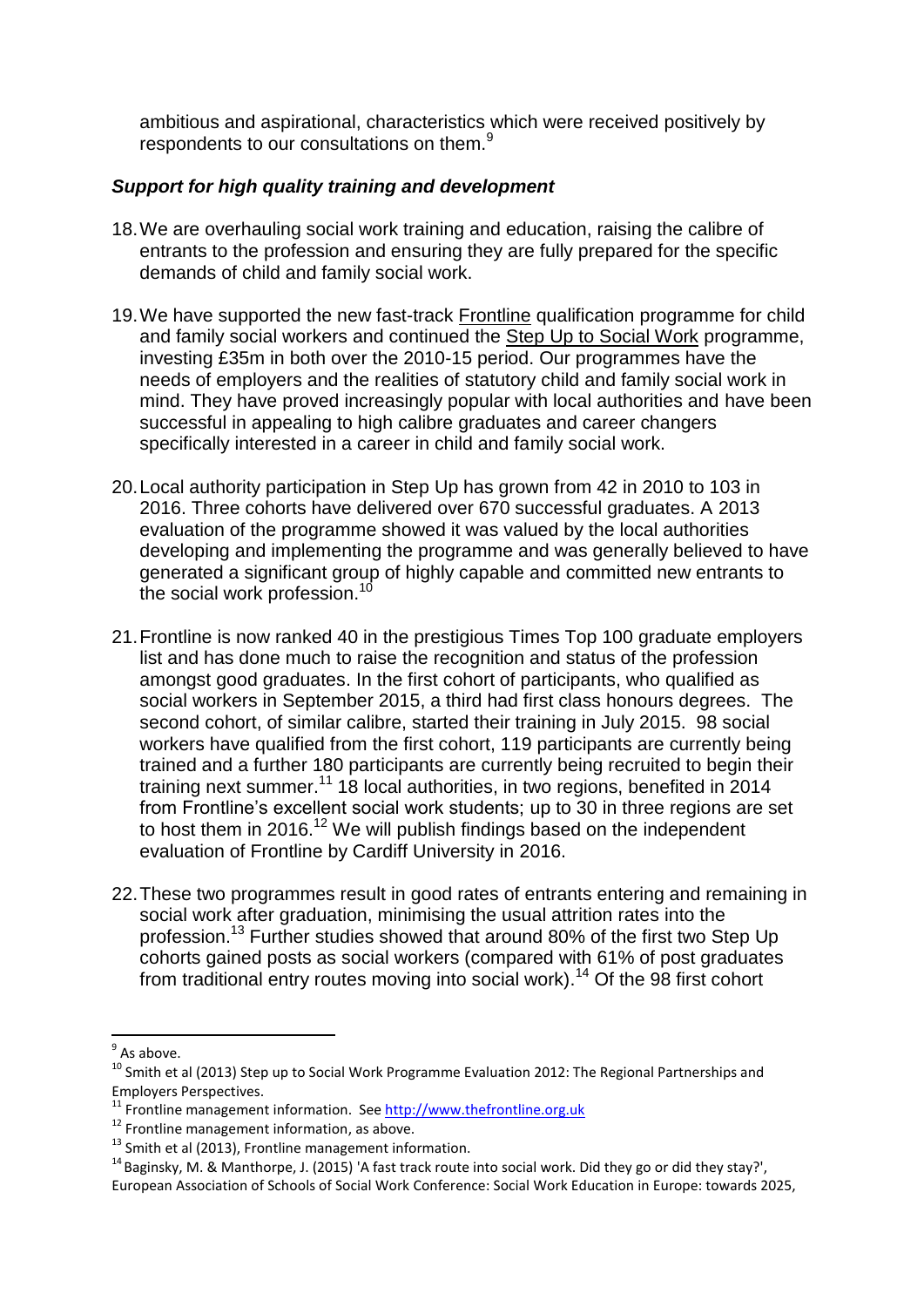Frontline candidates that graduated this autumn, the majority did so with distinctions or commendations.<sup>15</sup>

- 23.We are expanding these approaches and over £100million will be invested in attracting more high-calibre graduates into social work.
- 24.Social work students have also benefited from significant investment through the provision of bursary and placement support funding. We are continuing to innovate and create better routes into the profession. Working with the Department of Health, we have, this year, made available a further £2m for four pilot Social Work Teaching Partnerships, strengthening the employer role in initial training. These programmes, as with Step Up and Frontline, place a strong emphasis on the requirements of frontline statutory providers, providing students with high quality experience on the front line during training, preparing them for the reality of work.
- 25.We are continuing to support new child and family social workers in their first, crucial, year in employment. Since 2011-12 we have contributed over £10m towards the Assessed and Supported Year in Employment (ASYE). Over 7000 social workers have so far benefited, with their employer receiving £2,000 per recruit. Participation has increased significantly since its introduction, from 1876 in 2011-12 to 2774 in 2014-15.

### *Assessment and accreditation*

26.The knowledge and skills statements will form the basis of a new national assessment and accreditation system for each of the levels.

27.This will provide:

- For the first time, a career pathway enabling social workers to progress on the basis of their skills and knowledge, which stays close to front line practice;
- Clarity for employers, families and the public about the quality of practice that can be expected from those who hold these accreditations;
- A clear mark of expertise and practice that positions child and family social work as a leading profession and an attractive career including for some of the very best graduates in the country; and
- Improved support for social workers at all levels from better trained supervisors and practice leaders.
- 28.We are currently trialling this new assessment process for Child and Family Practitioners and Practice Supervisors. Over 1,000 social workers across the country - from places as diverse as Kent, Birmingham and Hartlepool - are

**.** 

Milan, 30 June. Skillsforcare, 'Social work education in England 2009-2014', A report for the Department of Health, latest figures from 2012-13, March 2015.

<sup>&</sup>lt;sup>15</sup> Frontline management information.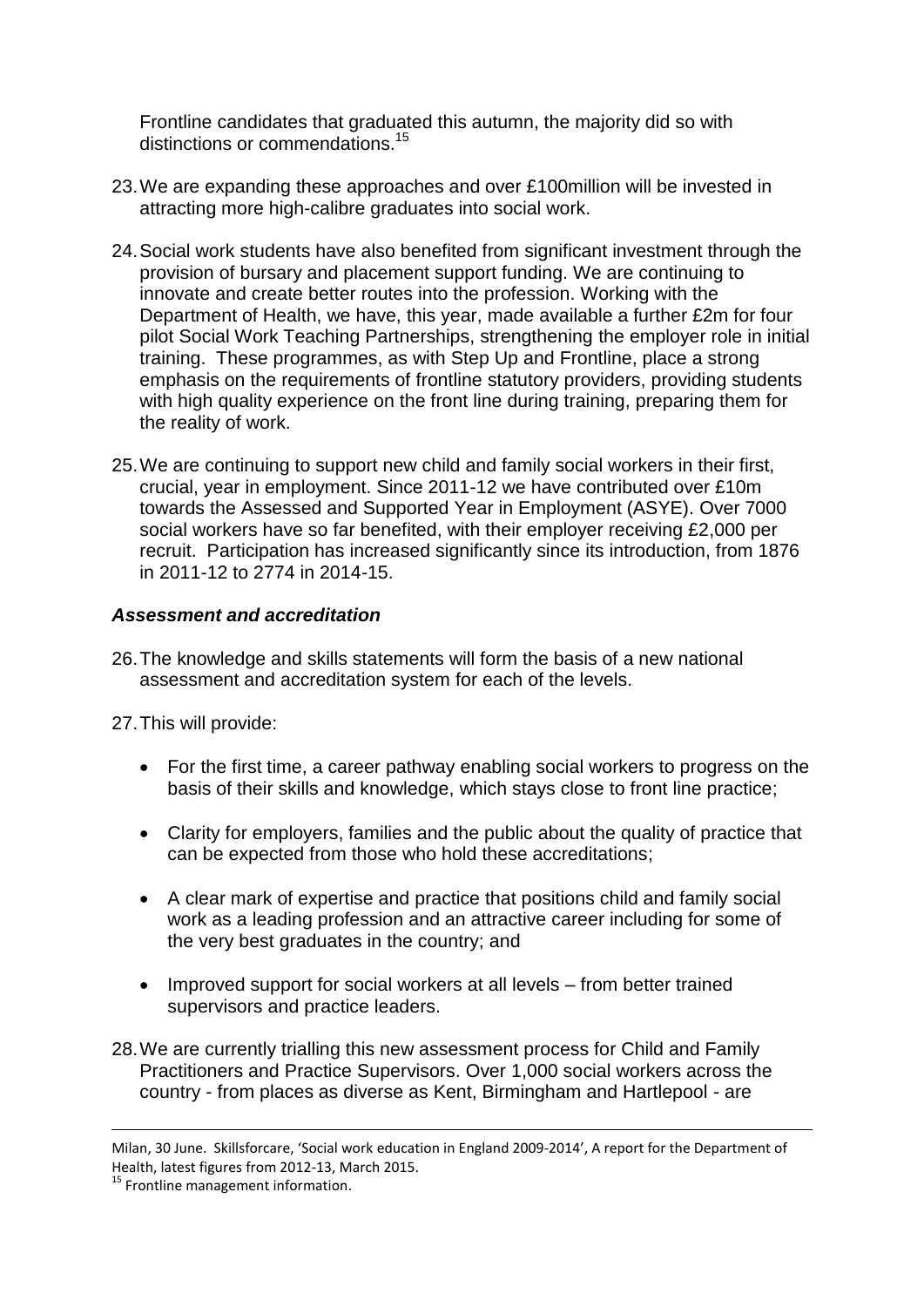participating. The four-stage assessment and accreditation system is designed to recognise the importance of the views of employers, of independently tested knowledge and of direct work with children and families. Results from this 'proof of concept' phase, including feedback from participating social workers, will be used to inform decisions about national roll-out, on which we will consult next year.

29.Our early work, together with consultation with key partners, suggests that assessment and accreditation for Practice Leaders should focus on the quality of both front line practice and the strategic leadership skills needed to run effective services. It should assess their ability to progress change in an organisation and develop skills over time. It should also allow Practice Leaders to develop the networks of support and challenge that will help to strengthen the system as a whole; demonstrating, sharing and leading good practice. Further to this, we feel it is important to identify and provide development opportunities for the Practice Leaders of the future and are considering what this should look like. We will provide further detail on our plans in this area next year.

### **Alongside these plans with a direct positive impact on social workers, we are:**

#### 30.**Reforming practice and systems, through:**

- The Government's £100m Children's Social Care Innovation Programme, working with 53 projects across the country to explore, evaluate and disseminate new ideas about how our social workers and others around them can best make a difference in the lives of our most vulnerable children;
- Working with some of the country's best local authorities as "Partners in Practice" to help us trial new ways of working and model excellent practice for local authorities right across the country to learn from. We announced the first six partners this week - North Yorkshire, Hampshire, Tri-borough (Westminster, Hammersmith & Fulham, Kensington & Chelsea), Leeds, Durham and Richmond & Kingston;
- A drive to recruit new trust sponsors from the charity sector to help deliver innovative children's services: the Secretary of State for Education will chair a roundtable in the new year with local authorities and major charities such as Barnardos and the NSPCC;
- Establishing a permanent mechanism for identifying excellence and disseminating it across the system by creating a "What Works Centre" for child protection; and
- Sharpening our work with all authorities where services have been judged by Ofsted to be inadequate. Those authorities where failure is persistent or systemic will work with a DfE appointed commissioner who will decide whether services should be removed from local authority control.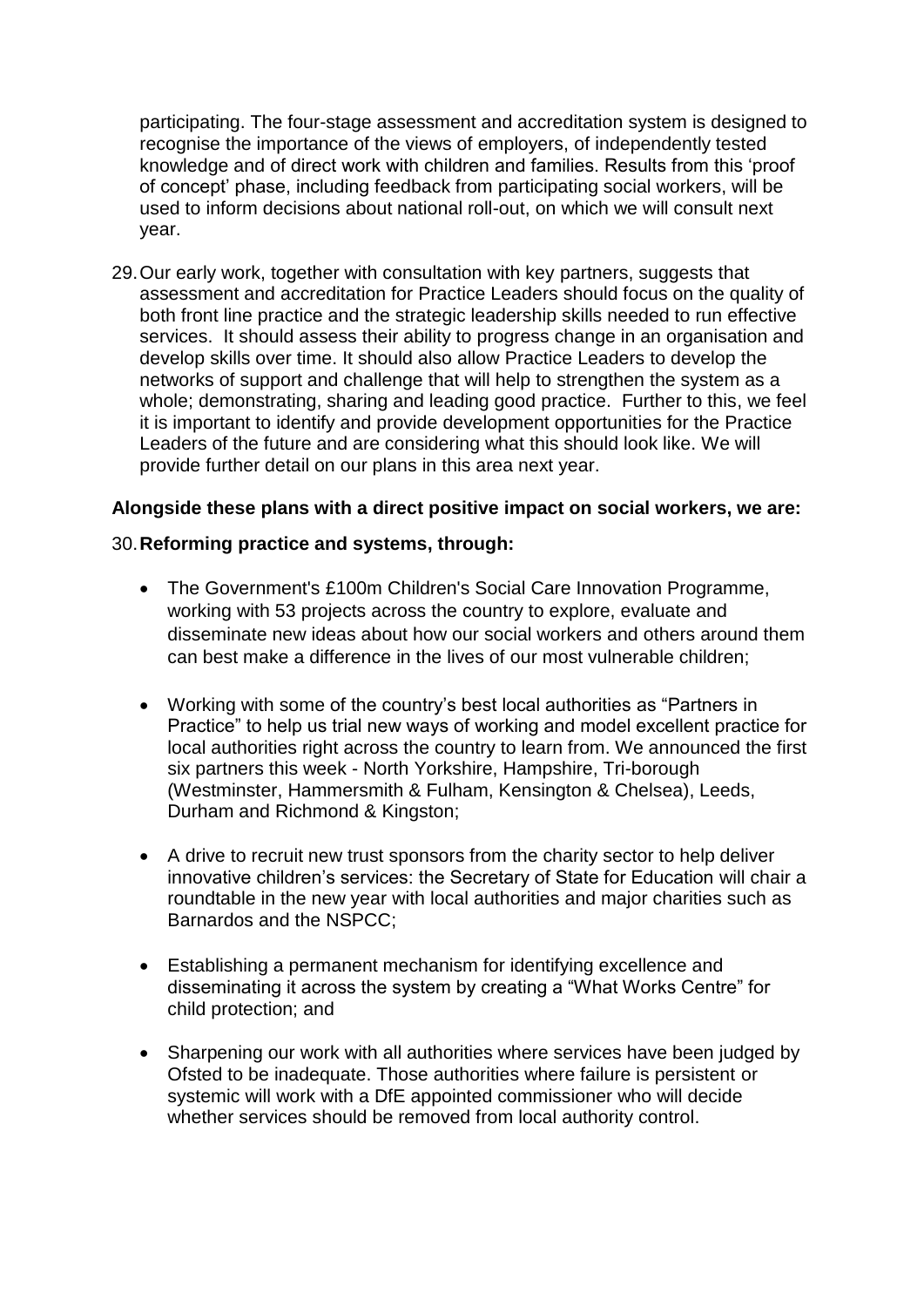# 31.**And strengthening governance and accountability through:**

- Working with local authorities and others on new models for the delivery of children's social care, through social care trusts, combined social care systems and city deals; and
- Undertaking a review of the system of Local Safeguarding Children Boards, and centralisation of Serious Case Reviews to learn lessons from serious incidents and ensure only the best social workers are on these cases.

#### **C How do the new initiatives in reforming children's social work build on other recent reforms?**

32.These initiatives build on both previous reforms in children's social work and the findings from a series of influential reports – from the Social Work Reform Board, chaired by Moira Gibb, from Eileen Munro's 2011 review of Child Protection and from the twin 2014 reports on social work education by Sir Martin Narey and David Croisdale-Appleby.

33.Several of our reforms draw on the advice of the Social Work Reform Board:

- The funding of the induction year for new social workers, through the Assessed and Supported Year in Employment;
- Supporting reform of the social work degree, focusing on the skills and knowledge needed for effective practice in the statutory sector and the supply of statutory placements;
- Providing consistent, high standards for social work, publishing statements of knowledge and skills to complement the Professional Capabilities Framework; and
- Maintaining a focus on continuous professional development through our plans for the assessment and accreditation system.<sup>16</sup>
- 34.Professor Munro's 2011 review of child protection with its emphasis on supporting strong, confident social work practice without unnecessary bureaucracy and regulation - underpins much of our reform agenda.<sup>17</sup> In line with her recommendations our promotion of new child and family social entry routes, close working between employers and higher education institutions and sector specific statements of knowledge and skills, ensure the particular requirements of child and family social work are explicitly featured in professional standards, training and professional development as she recommended. Our development of Practice Leaders build on and extend the reach of the Principal Social Workers she recommended.

**.** 

<sup>&</sup>lt;sup>16</sup> See for example Building a safe and confident future: Maintaining momentum, Progress Report from the Social Work Reform Board (2012).

<sup>&</sup>lt;sup>17</sup> Munro (2011) The Munro Review of Child Protection: Final Report A child-centred system.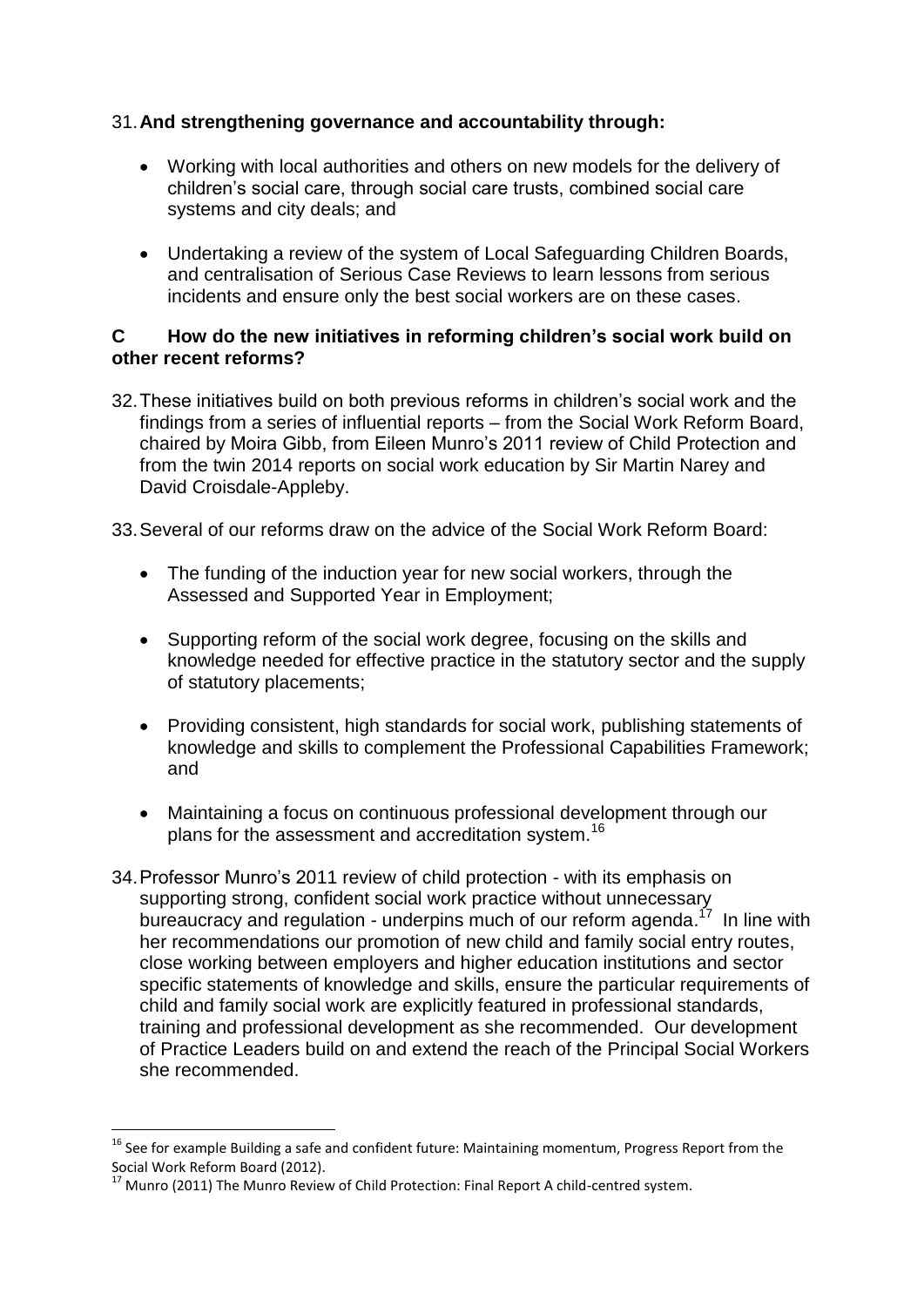- 35.Professor Munro also recommended the creation of the post of Chief Social Worker - the appointment of Isabelle Trowler as Chief Social Worker for Children and Families has brought the voice of practice based, professional expertise to the centre of government policy making and leadership to the sector.
- 36.Many of our reform initiatives respond directly to the reports of Sir Martin Narey and Professor David Croisdale-Appleby which made wide ranging recommendations.<sup>18</sup> Croisdale-Appleby pointed to the importance of high quality, placements and greater employer engagement in social work education. He emphasised the importance of the first year post qualification. Martin Narey, whose report focused on the education of childrens' social workers noted the importance of having clear agreed standards of what social workers need to understand, with more focus on the needs of child and family social workers within the context of generic social work education. Both emphasised the need for rigorous entry requirements and both were encouraging of exploring the potential of innovative routes into social work, such as fast track approaches, provided of course quality standards are maintained.

### **D What action is being taken by the Government to reverse the recruitment and retention crisis in children's social work?**

- 37.Our main concern about recruitment of social workers is the variability between local areas, rather than about the overall national picture. Latest available statistics show that vacancy (15%) and turnover rates (17%) in child and family social work are higher than comparable local government averages (7% and 12% respectively). This disguises significant local variation - in some local authorities vacancy rates are as low as 1% while in others they are as high as 54%, with turnover rates ranging from 4% to 57%.<sup>19</sup> Figures also need to be read in context – higher turnover rates may, for example, be characteristic of a locally mobile workforce.
- 38.Retention overall is also a concern, the average social work career is less than 8 years, compared to 16 for a nurse and 25 for a doctor.<sup>20</sup> This represents a low return on the investment we make in training and creates challenges in building and retaining professional expertise.
- 39.The quality of the environment in which social workers operate can be a key determinant of recruitment and retention variations. That includes: the quality of supervision and wider leadership and management; opportunities for development and career progression; workloads and levels of bureaucracy; organisational culture; and how much the local system is valued by others including the public and the local press. $21$

 $\overline{\phantom{a}}$ 

 $^{18}$  Narey (2014) Making the education of social workers consistently effective; Croisdale-Appleby (2014) Revisioning Social Work Education.

<sup>&</sup>lt;sup>19</sup> DfE Statistical First Release Children's Social Work Workforce, published May 2015, figures as of September 2014.

 $\frac{20}{20}$  Curtis, L et al (2010) The expected working life of a social worker, BJSW.

<sup>21</sup> Bowyer, S and Rowe, A (2015) Social Work Recruitment and Retention. Research In Practice. Strategic Briefing. Dartington.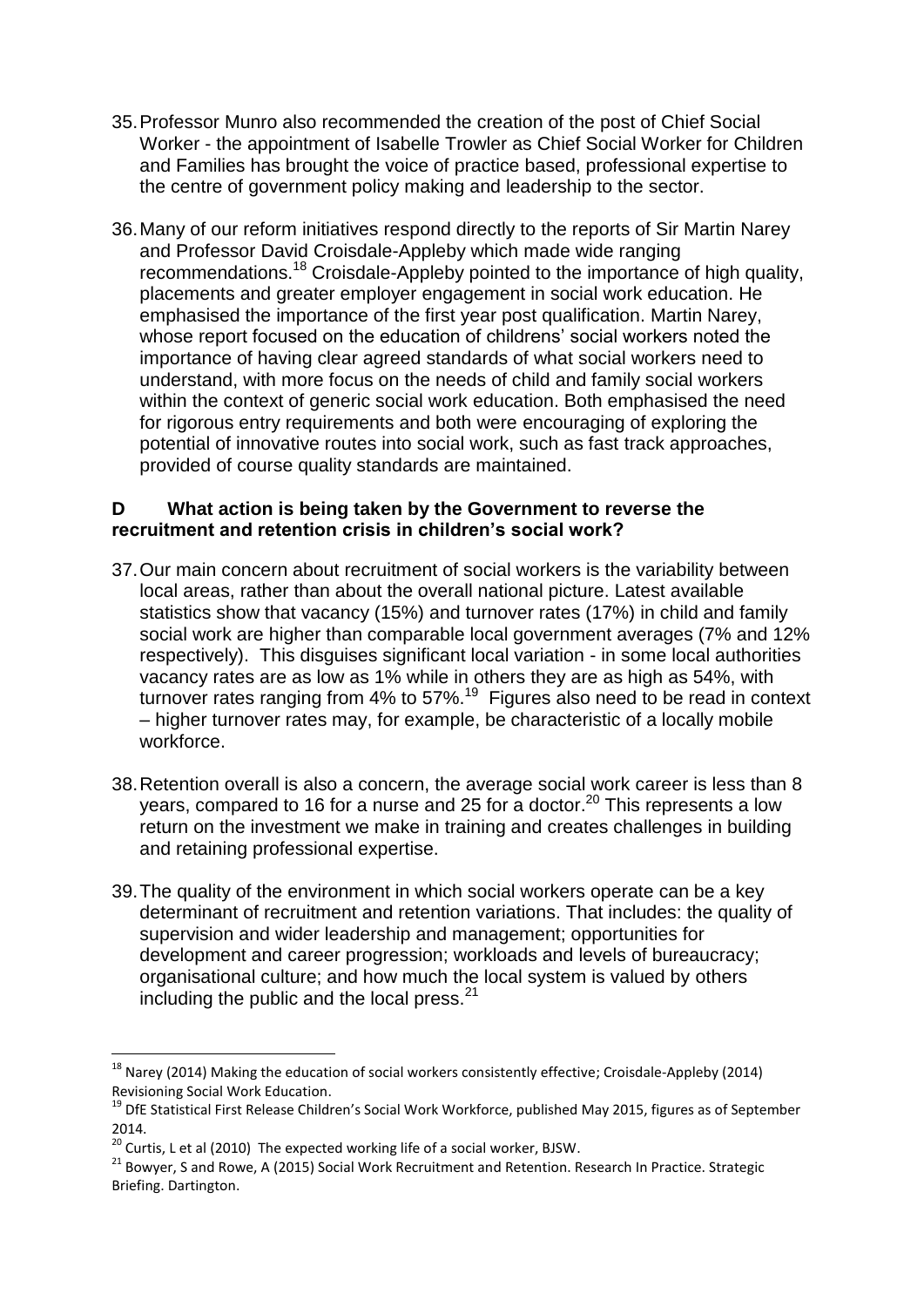40.Our reforms seek to address a number of these points directly:

- We have evidence that we are attracting people into social work through Frontline and Step Up who would not have considered it a career option previously;
- More confident, better trained social workers will be better able to cope with the demands of frontline practice, and higher quality supervision will help significantly too;
- A clear career path, rooted in practice, should help retention rates providing aspiration and pathways to the next level; and
- Learning from the Innovation Programme and from "Partners in Practice" local authorities, the What Works Centre and a robust approach to intervening where there is failure should help to drive improvement throughout the system and eliminate quickly some of the practices which make particular authorities unattractive places to work.

## **E What is the impact on children's social care of reductions in funding to local authorities and other employers of social workers?**

- 41.It is too early to predict, with any accuracy, the impact of the Spending Review on individual local authorities. We know that in the last Parliament child protection was prioritised in spending terms by local authorities and that there was no significant correlation between spend and effectiveness. Nonetheless, there is no doubt, that the fiscal position presents some significant challenges.
- 42.Our reform programme is intended to support efficiency as well as effectiveness. The improved decision making and leadership which will result from the package of reforms set out here will lead to sharper more effective interventions which will both improve children's lives and be less costly overall.

#### 43.More specifically:

- We have seen, for example in Leeds, the way in which improved leadership and a reform of the way social work is done can drive very significant savings in the cost of looked after children's services;
- A number of our Innovation Programme projects have very ambitious cost reduction targets alongside their main aim of improving services to children and families. The creation of a respected What Works Centre to help identify and disseminate best practice should help share ideas quickly and easily across the system; and
- We would expect the chances of reform to be very significantly enhanced by the development of a strong Practice Leader role and better trained, stronger social workers, with high quality supervision enabling better decisions and the avoidance of drift and hesitancy in the system.